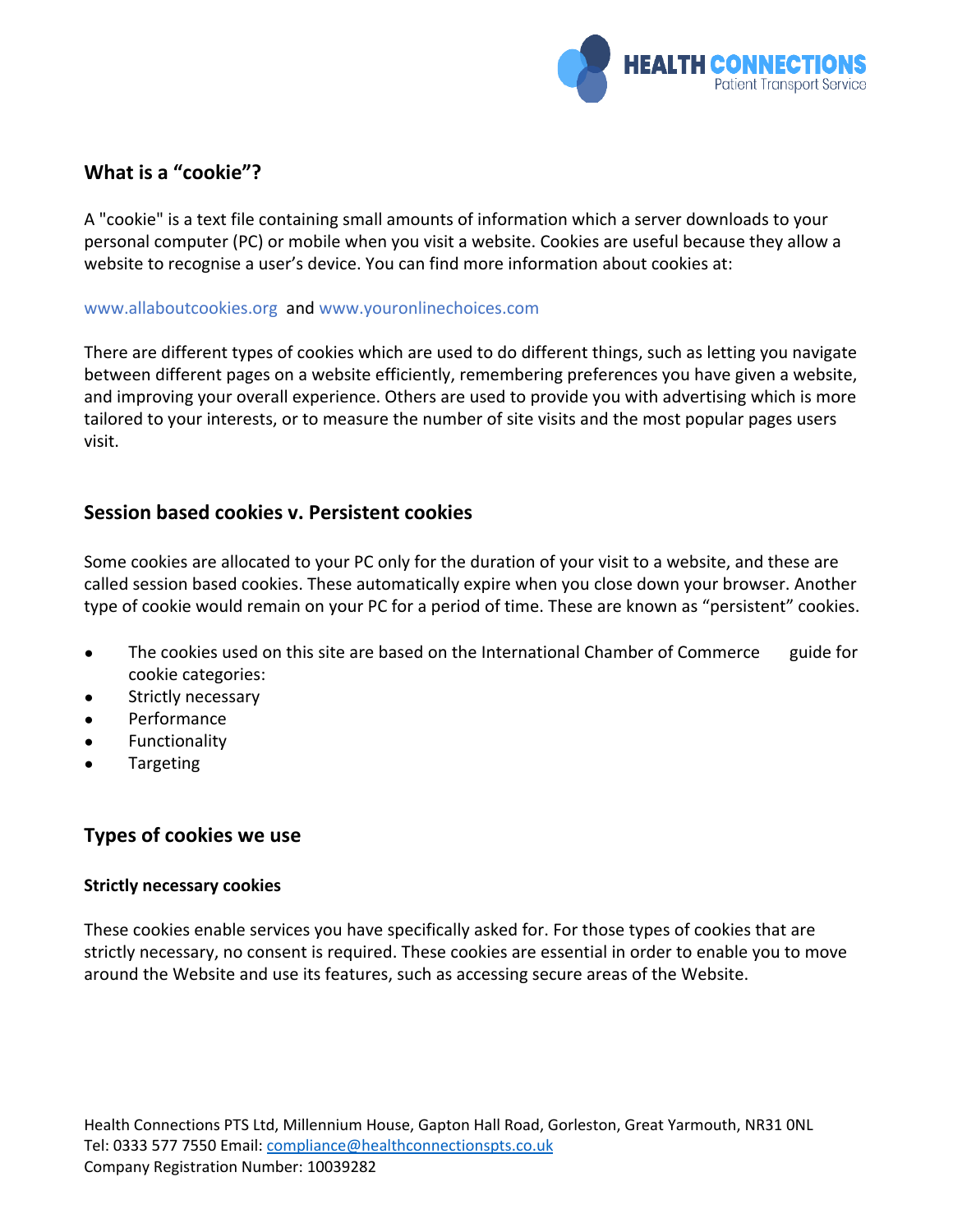

For example these cookies will:

- remember information you've entered on forms when you navigate to different pages in a single session,
- identify you as logged in to the Website
- These cookies don't gather any information about you that could be used for marketing or remembering where you've been on the internet. These cookies are not used to gather information that could be used to advertise products or services to you or remember your preferences or username beyond your current visit.

Accepting these cookies is a condition of using the website, so if you disable these cookies we cannot guarantee or predict how our website will perform during your visit. Strictly necessary" cookies provided by Health Connections:

Here is a list of the cookies we have defined as 'strictly necessary'.

- "ASP.NET SessionId" Standard cookie required by our website to make the site work
- "website #lang" Standard cookie to make the site available in multiple languages as required

### **Performance cookies**

'Performance' cookies collect information about how you use our website e.g. which pages you visit, and if you experience any errors. We use these only to improve our site or measure response rates. All information collected by these cookies is anonymous and does not in any way impact on your privacy. We need to use them to maintain our site's effectiveness and ease of use and to improve how our website works, understand what interests our users or measure how effective certain features of our Website are.

For example we use these to provide statistics on how our Website is used. We do not pass this information to anyone. We also use performance cookies to help us improve the website by measuring any errors that occur or test different designs of our website.

In some cases, some of these cookies are managed for us by third parties. Where cookies are managed by third parties, any data may be used by such third parties but all data is collected in anonymised form and is used in aggregate.

Using our site indicates that you accept the use of 'Performance' cookies. Accepting these cookies is a condition of using the Website, so if you prevent them we cannot guarantee how our site will perform for you.

Performance cookies provided by this site:

Here is a list of cookies we classify as "performance cookies"

Health Connections PTS Ltd, Millennium House, Gapton Hall Road, Gorleston, Great Yarmouth, NR31 0NL Tel: 0333 577 7550 Email: [compliance@healthconnectionspts.co.uk](mailto:compliance@healthconnectionspts.co.uk) Company Registration Number: 10039282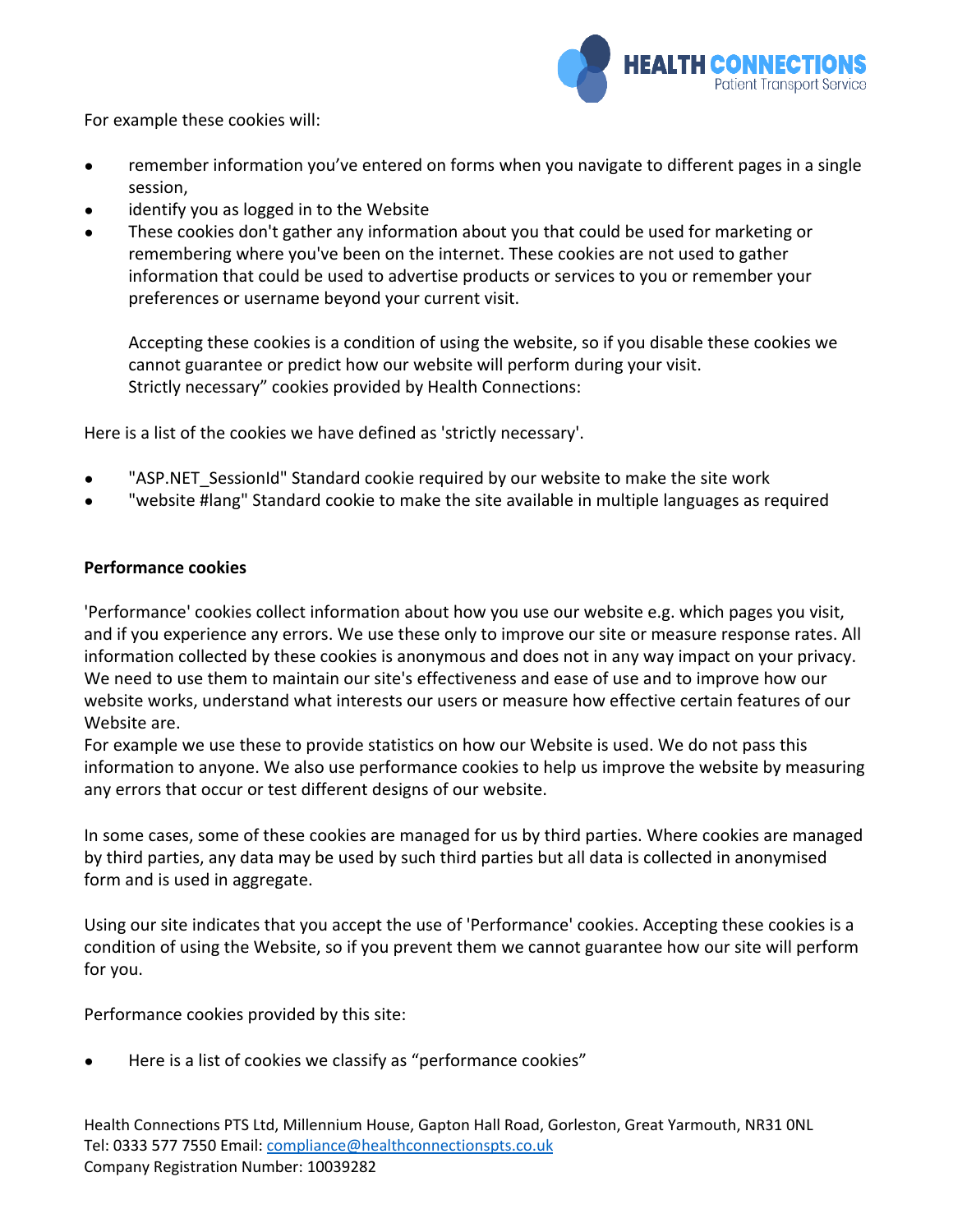

- " utma" Standard google analytics cookies, used to provide anonymous statistics about how our site is used
- $"$  utmb"
- $"$  utmc"
- $"$  utmz"

## **Functionality cookies**

'Functionality' cookies are used to provide services or to remember settings and choices you make to improve your experience during your visit. For example, these cookies:

- Show you when you are logged into the website
- Will remember your log-in details
- Will remember the settings you've applied such as preferences,
- Will remember whether we've already asked you if you want to fill in a survey
- Measure traffic received from various websites
- Functionality cookies collect non-identifiable data. No personal details are stored in this process and the information collected is only used in aggregate. We sometimes share some of the information with partners to provide a service on our website. In addition, some of these cookies are managed for us by third parties. In any case, the information shared or collected by third parties is only to be used to provide the service, product or function and not for any other purpose.

## **Functionality cookies provided by this site:**

We will only collect functionality cookies based on your selection. If you accept the use of cookies we will store this information in a Functionality cookie named 'cookiesettings'.

"cookiesettings" A cookie required to ensure we continue to collect cookies as per your agreement

## **Targeting cookies (not used on this website)**

These cookies are used to deliver adverts more relevant to you and your interests They are also used to limit the number of times you see an advertisement as well as help measure the effectiveness of the advertising campaign.

We do not use targeting cookies on this site.